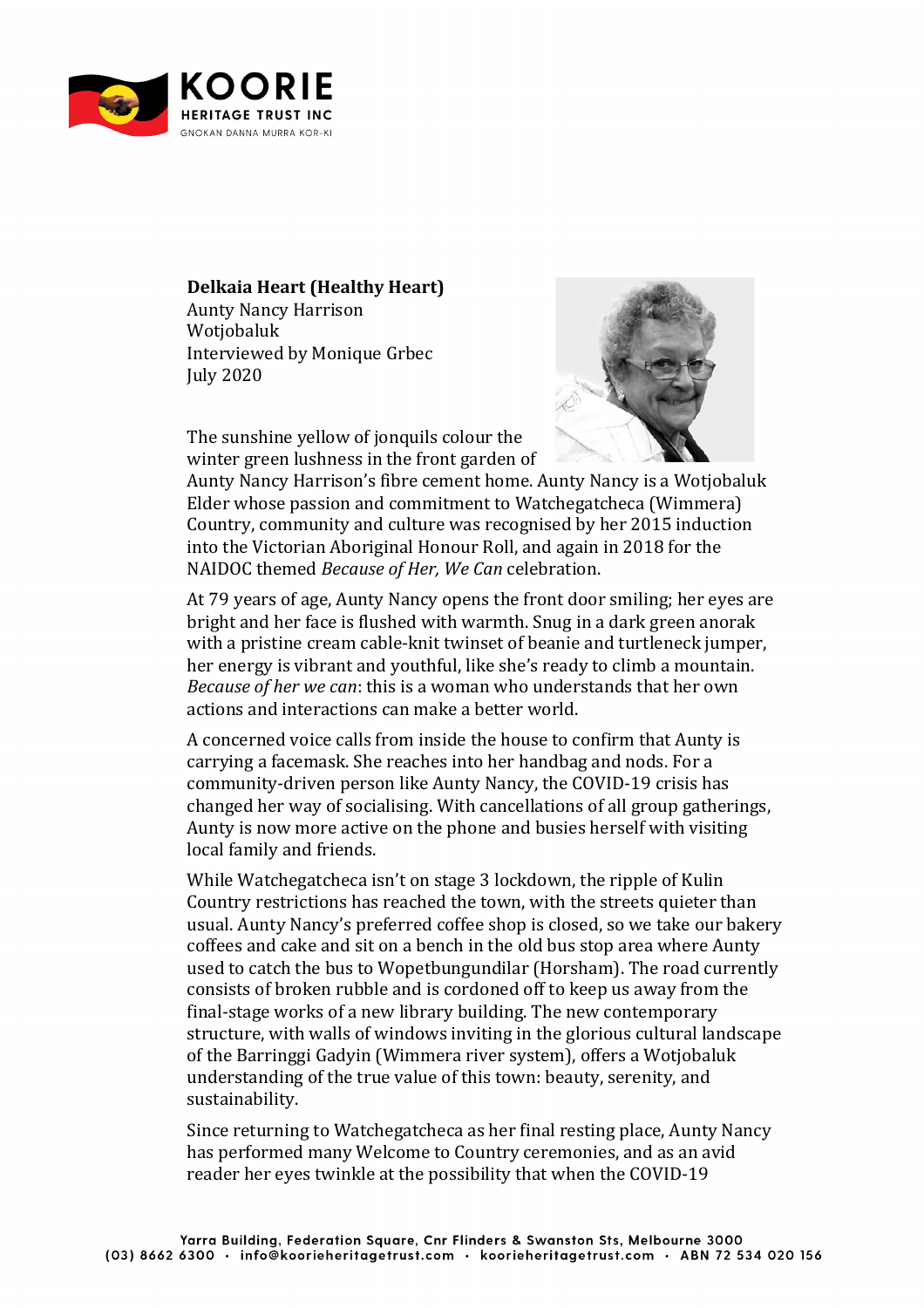

pandemic is over she might be invited to do the Welcome to Country ceremony for the official opening of the library.

Responding to the COVID-19 crisis is the Goolum Goolum Aboriginal Co-op, an Aboriginal community controlled health organisation delivering health and wellbeing services to Wotjobaluk Elders, and keeping Aunty Nancy stocked with mystery and romance books while the library is closed. Dee from the Community Home Support Program that Aunty calls HACC, enforces a contactless protocol and leaves books, and sometimes puzzles, and beads for craft, at Aunty's door. Although Aunty is still doing her own grocery shopping at the local supermarket, when the town's toilet paper supply was ransacked by out-of-towners Dee came to Aunty's rescue and delivered enough toilet paper to get her through.

In this time of COVID-19 instability, Dee and the co-op are a wonderful lifeline for Aunty and the other local Elders of the Watchegatcheca community. Importantly, they supply the facemasks Aunty carries in her handbag and wears to her medical appointments. Replacing the Goolum Goolum drivers, taxis are now used as a safer way to travel.

Opposite our seat on the library grounds, we admire the new town mural painted on the brick wall of the fish and chip shop. In colonial heritage colours of cream, green and muted teal, history is explored: *Wotjobaluk* is ornately framed in first place, to reaffirm the importance of the town's first people and it's first culture: *Watchegatcheca* is centred as the heart of the mural in the same way Koories connect with Country as the heart, and rivers as bloodlines; 9 Creeks, the 1800s colonisers' name for Watchegatcheca Country, caps off the mural; and, Dimboola, the current colonisers' name for the town, is visible through wheat and wattle branches, gum leaves and a cockatoo.

In recent times, Aunty Nancy learned that the white cockatoo is her totem. Like the curious and intelligent bird, Aunty guides me to the riverbank to study red gums and birthing trees. I look up to search for the yellow swish of white cockatoos in branches, busy with other birds in their pre-dusk flight. Across the road is the fenced-in parcel of land that was granted Native Title in 2005, when Aunty Nancy was chair of the Barengi Gadjin Land Council. The fiction of *terra nullius* was recognised, and as the story of our Aunty Nancy Harrison enters a new post COVID-19 chapter, we can be sure that her proud Wotjobaluk voice will continue to speak to protect Aboriginal culture and Watchegatheca Country.